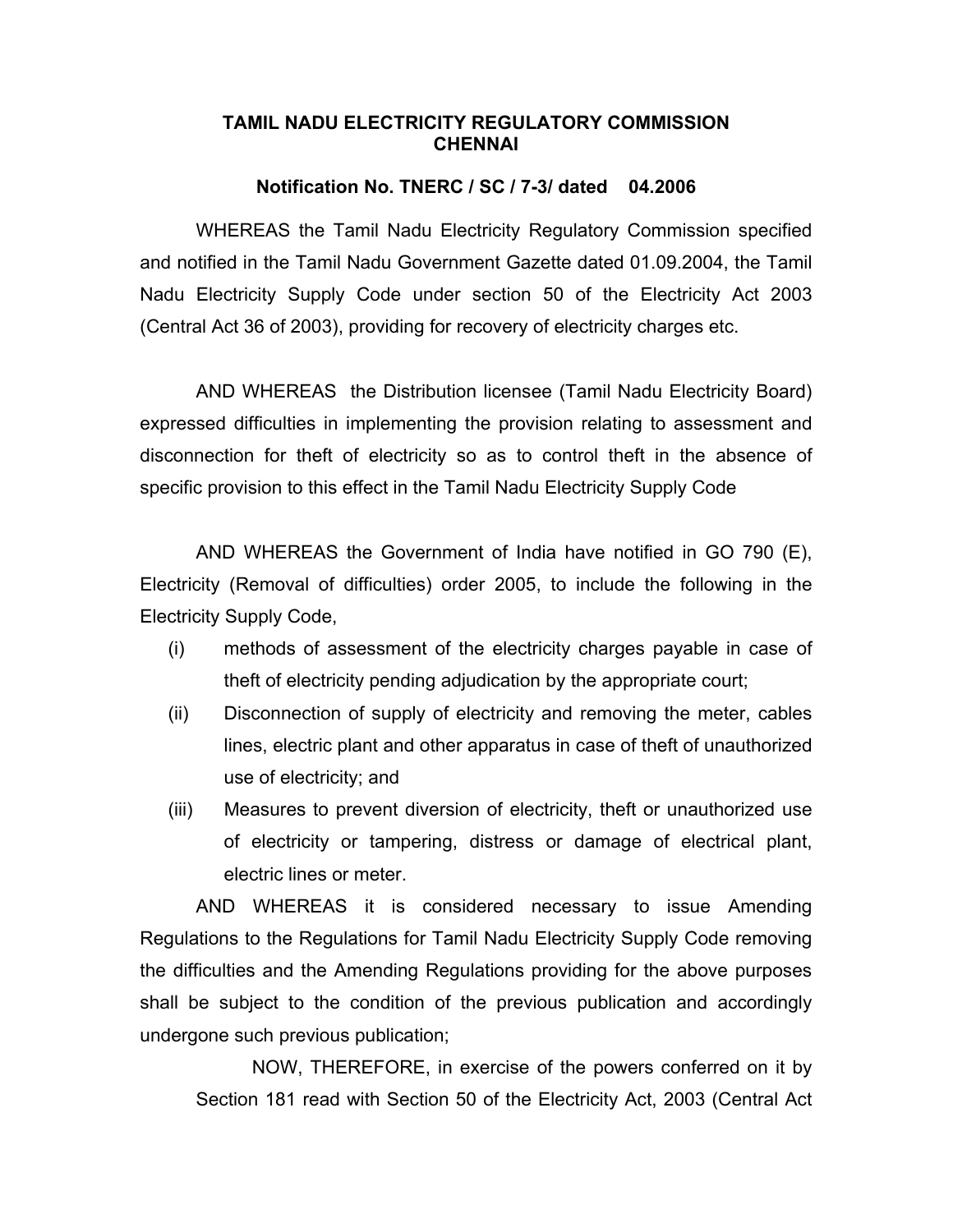36 of 2003) and all other powers enabling it in this behalf, the Tamil Nadu Electricity Regulatory Commission hereby specifies the following Amending Regulations to the Tamil Nadu Electricity Supply Code issued under Notification No. TNERC /SC / 7/1 / Dated 21.07.2004 and published in Part VI –Section 2 of the Tamil Nadu Government Gazette dated  $1<sup>st</sup>$ September 2004.

# **1. Short Title and Commencement**

- a. This Code may be called the "**Tamil Nadu Electricity Supply (Amendment) Code 2006"**
- b. It shall come into force on the date of its publication in the Tamil Nadu Government Gazette.
- **2. In the said Code** :

**In Chapter 4, after regulation 26 the following new regulation may be added, namely:-** 

# **"***26 A* **Procedure for assessment of the electricity charges, disconnection of supply of electricity and removing the meter, electric line, electric plant and other apparatus in case of theft of electricity.**

- (1) The officer authorized under sub-section (2) of section 135 of the Act (herein after referred to as authorized officer), may either *suomoto* or on receipt of reliable information regarding theft of electricity in any premises conduct inspection of such premises.
- (2) The authorized officer shall prepare a report giving details such as connected load, condition of seals, working of meter and record, modus operandi adopted for theft of energy. Any damage or destruction to the electric meter, metering equipments, apparatus, line, cable or electrical plant of the Concerned Licensee caused or allowed to be caused by the accused person so as to interfere with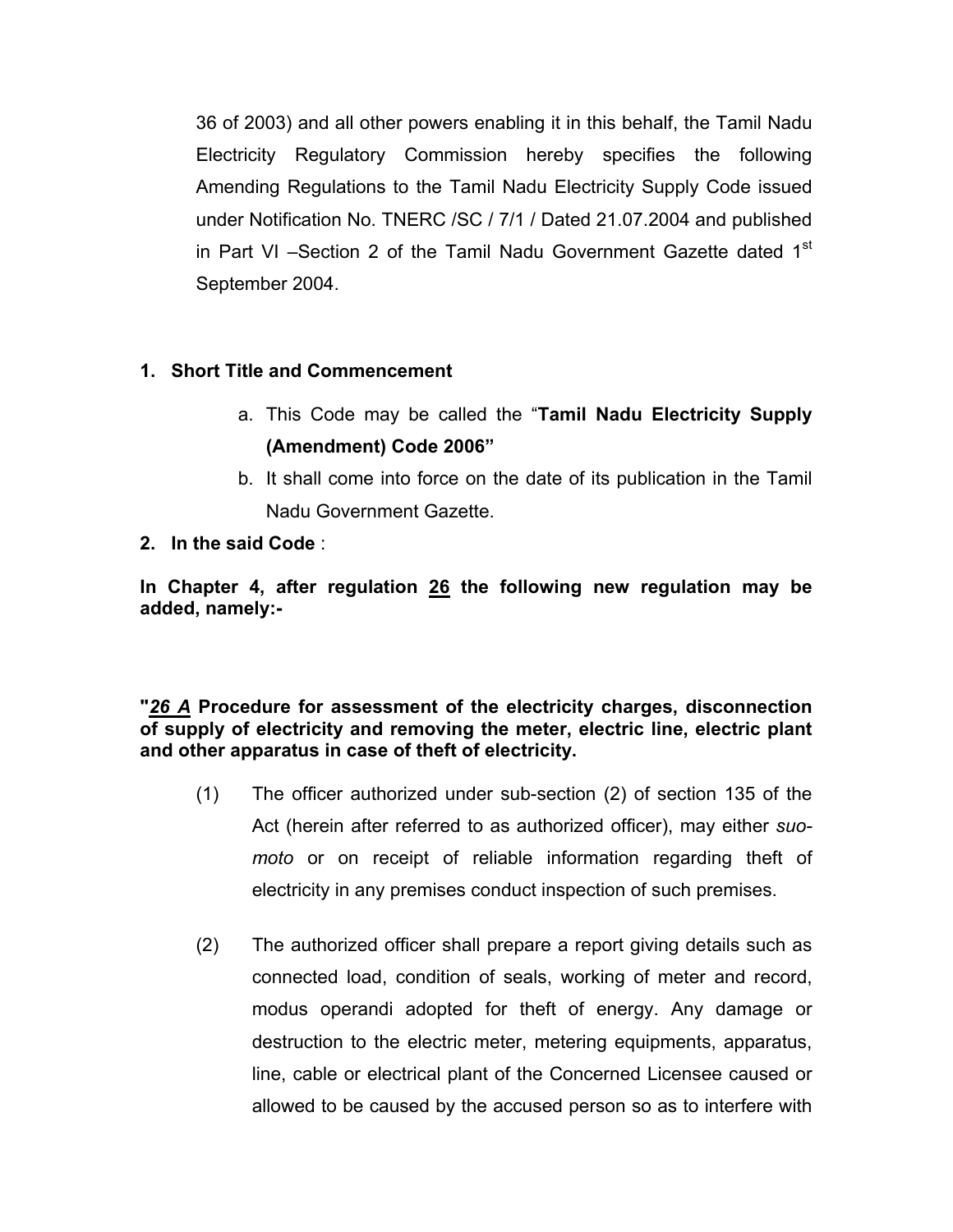the proper or accurate metering of electricity or for theft of electricity shall also be duly recorded in the report. The authorized officer may also take photo or prepare a diagram illustrating the arrangements found to have been made for theft of electricity, wherever feasible and such photo or diagram shall form a part of inspection report.

- (3) The report referred to in sub-regulation (2) shall clearly indicate whether conclusive evidence substantiating the fact that theft of energy was found or not. The details of such evidence should be recorded in the report.
- (4) In case of suspected theft by tampering of meter or metering equipment, the meter shall be removed and sealed and a separate report shall be prepared on the condition of the meter and metering equipment removed and sealed at the time of sealing. Signatures of the accused person and also of the officers of Concerned Licensee and any other witness shall be obtained on this report. This report shall also form a part of the inspection report. The supply shall be restored through a meter tested in a accredited test laboratory or metering equipment of appropriate rating. In such cases, the Concerned Licensee shall also verify the connected load at the premises and record details of equipment found in the premises, in the inspection report.
- (5) In cases where the theft of electricity as found by by-passing the meter or metering equipment is detected and the electrical load, fully or partially, or the accused person's connection is found connected directly with the lines, cables or electrical plant, electric supply to such premises shall be disconnected forthwith on the spot by the Concerned Licensee and shall be restored only after the cause of theft is removed to the satisfaction of the Concerned Licensee and the accused person gives an undertaking to pay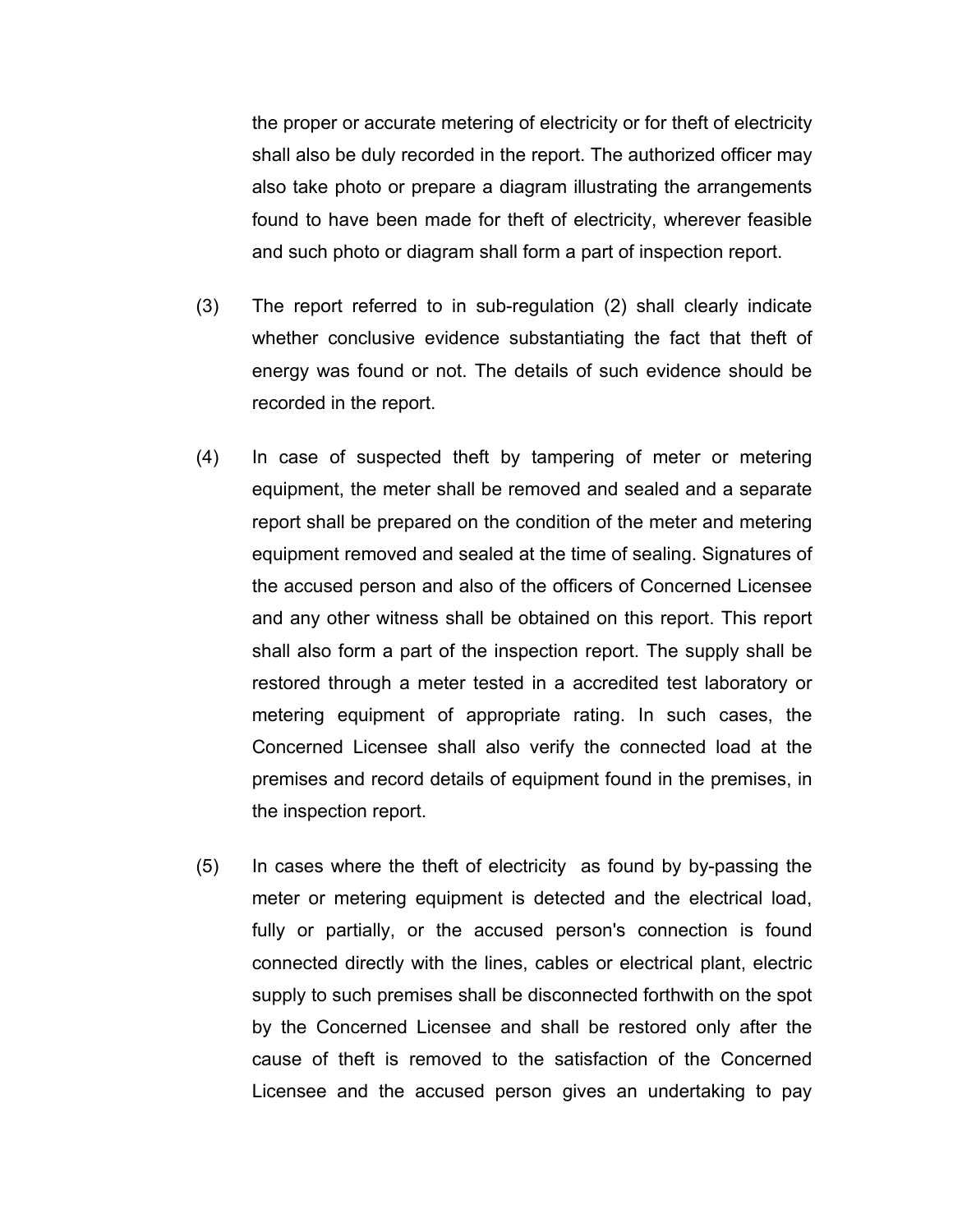charges of assessment bill, with due opportunity to him for making representation.

- (6) In cases of direct theft by tapping the Concerned Licensee's lines, cables or electrical plant, electric supply to such premises or place shall be disconnected forthwith by the Concerned Licensee. The Concerned Licensee may subsequently remove or divert or convert his line, cable or electrical plant to prevent further theft of electricity provided that such action shall not result into any inconvenience in affording quality supply or disruption of supply, to other consumers.
- (7) The authorized officer and any other employee of the Concerned Licensee who accompanied the authorized officer shall sign the inspection report in all the above cases and obtain signatures of the accused person or his representative and the same must be handed over to the accused person or his representative at site immediately under proper receipt. In case of refusal by the accused person either to sign or accept or give a receipt, a copy of inspection report must be pasted at a conspicuous place in/outside the premises and a note recorded on the office copy of the inspection report to the effect that the copy of the report has been pasted at the conspicuous place of the premises. A copy of the report shall be subsequently sent to the accused person of the premises under Registered Post within three days of inspection.
- (8) Within five days of inspection, the authorized officer shall serve on the accused person, a seven working days show cause notice as to why the case of theft should not be booked on the basis of evidence recorded during the course of inspection. A provisional assessment order for charges for the theft of electricity by the accused person shall accompany the show cause notice. The notice should clearly state the time, date and place at which the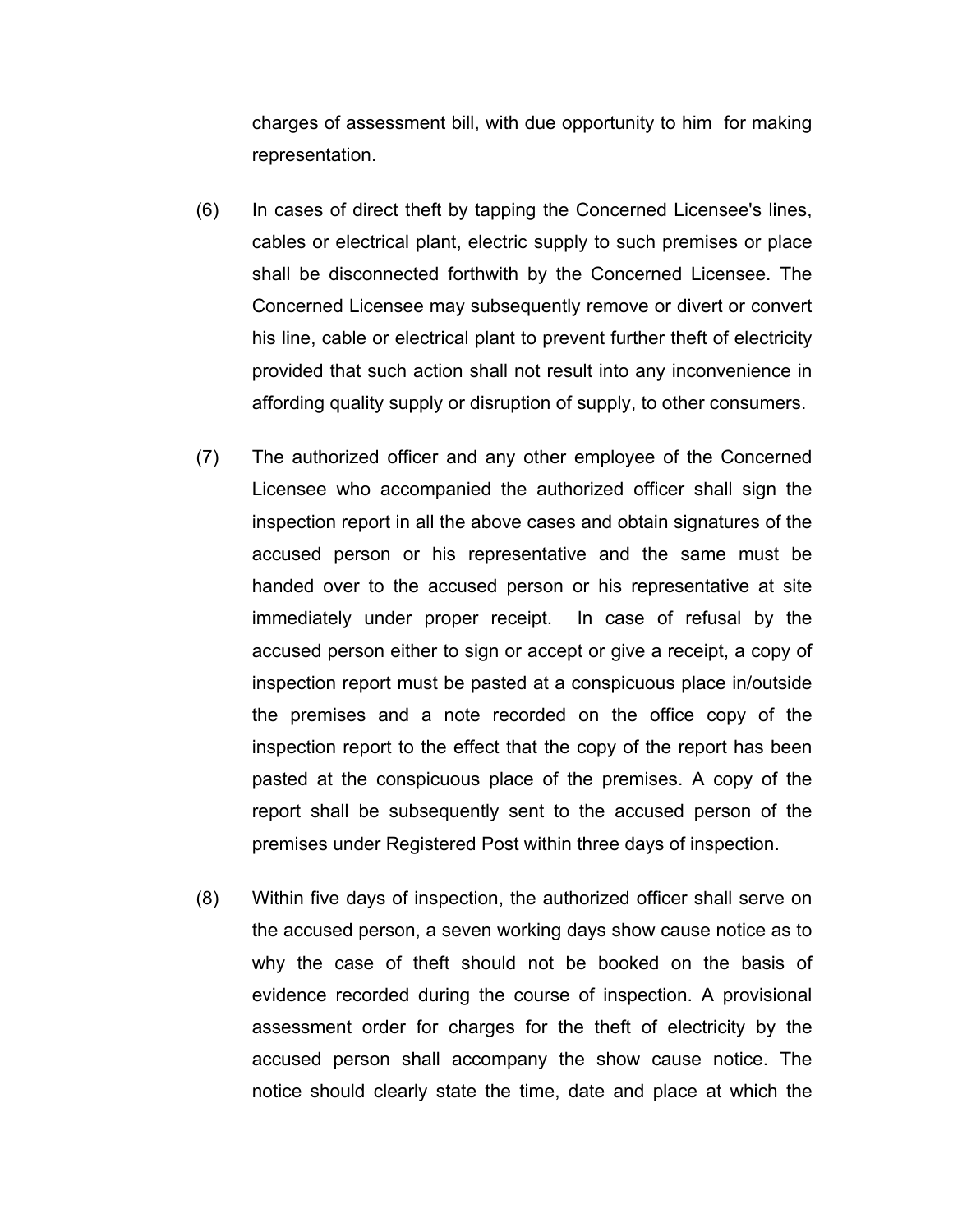reply has to be submitted and the designation/ address of the officer to whom it should be addressed. The accused person shall be required to submit his representation within seven days of issue of such notice and provisional assessment order.

- (9) Where it is established that there is a case of theft of energy, the authorized officer shall assess the quantum of energy consumption for the past twelve months as per the assessment formula given in **Annexure** and prepare provisional assessment order for the charges for such consumption at two times of the tariff applicable (i.e the applicable tariff for the purpose for which the pilfered energy was used) and serve on the accused person under proper receipt.
- (10) In case of suspected theft through a tampered meter, such tampered meter taken out and sealed at the time of inspection, as prescribed in sub regulation (4)*,* shall be sent to the accredited meter testing laboratory as arranged by the Concerned Licensee. The accused person shall be given a notice of seven working days for witnessing the test of such meter at such accredited Meter Testing Laboratory. The notice shall clearly indicate the time, date and place wherein the suspected tampered meter shall be tested and the accused person shall be allowed to witness the test. The accused person shall duly sign the test results report after witnessing it. If such accused person does not turn up on the appointed date and time indicated in the notice to witness the test or refuses to sign the test results at the Meter Testing Laboratory, the Concerned Licensee shall carryout the test in absence of such accused person or his refusal to sign the test results and shall send a copy of results to the accused person through registered post within three days of the date of testing.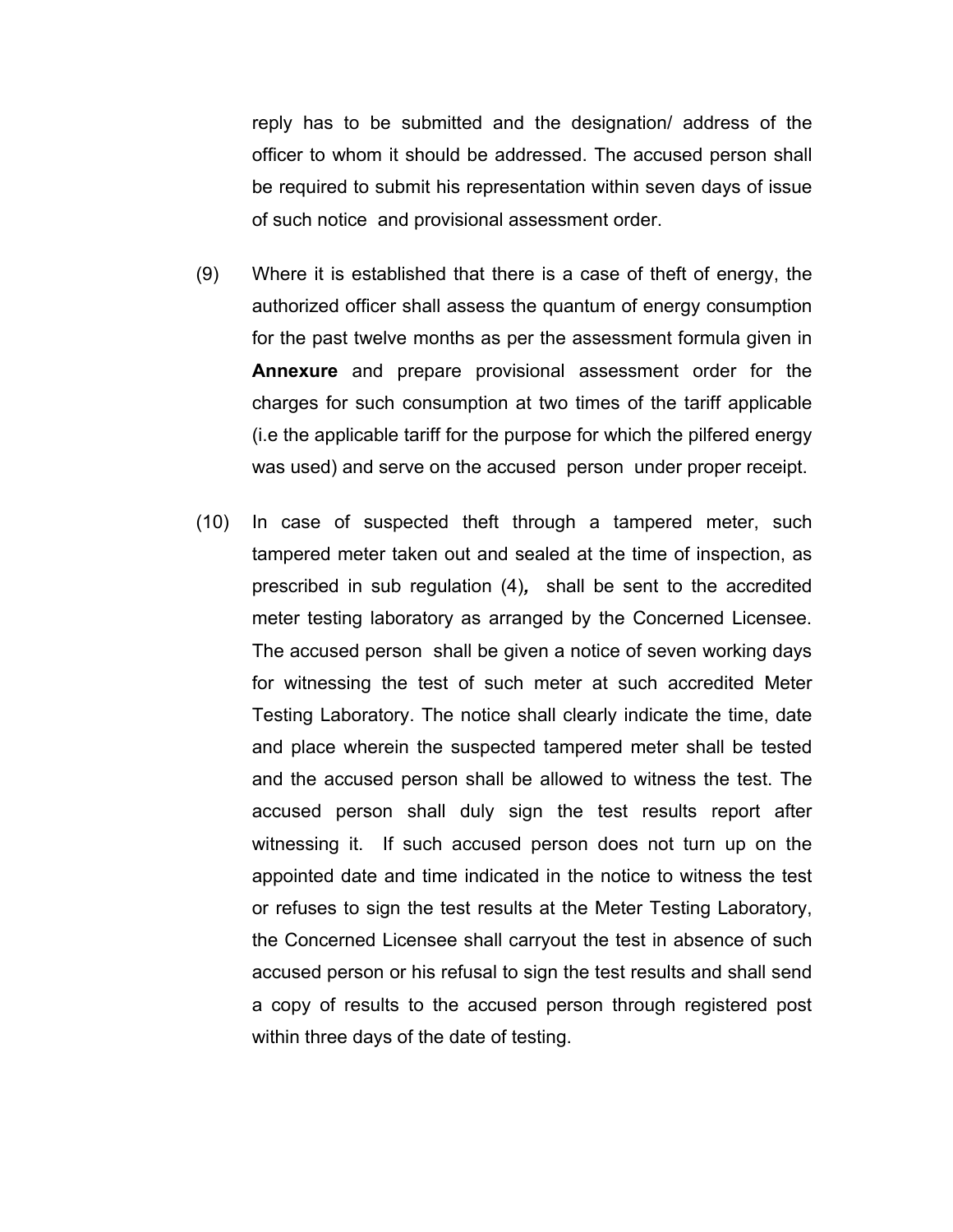- (11) In cases where the meter has been tested at the Meter Testing Laboratory and where it is established that there is a case of theft of energy, the procedure for assessment as specified in sub regulation (9) shall be followed by the authorized officer and the authorized officer shall serve a seven working days show cause notice along with provisional assessment order to such accused person within five days of the test after due consideration of test results.
- (12) In case the accused person does not respond to the provisional order within seven working days, the Concerned Licensee may proceed to book the case against such accused person and may also proceed to initiate the recovery against the provisional assessment order.
- (13) Within seven working days from the date of submission of such accused person's reply, if made within the seven working days from the date of show cause notice, the authorized officer shall arrange a personal hearing with such accused person. For this purpose the authorized officer shall serve a three days notice to such accused person to allow him for a personal hearing and shall also allow any additional submission of new facts or documents if any, during the course of hearing by such accused person. If such accused person does not respond to notice in the matter, the authorized officer shall proceed to issue final assessment order, as per the procedure specified herein after.
- (14) *Before the personal hearing, the authorized officer* before whom personal hearing shall be conducted, shall analyze the case after carefully considering all the documents, submissions by the accused person, facts on record and the consumption pattern, whatever available.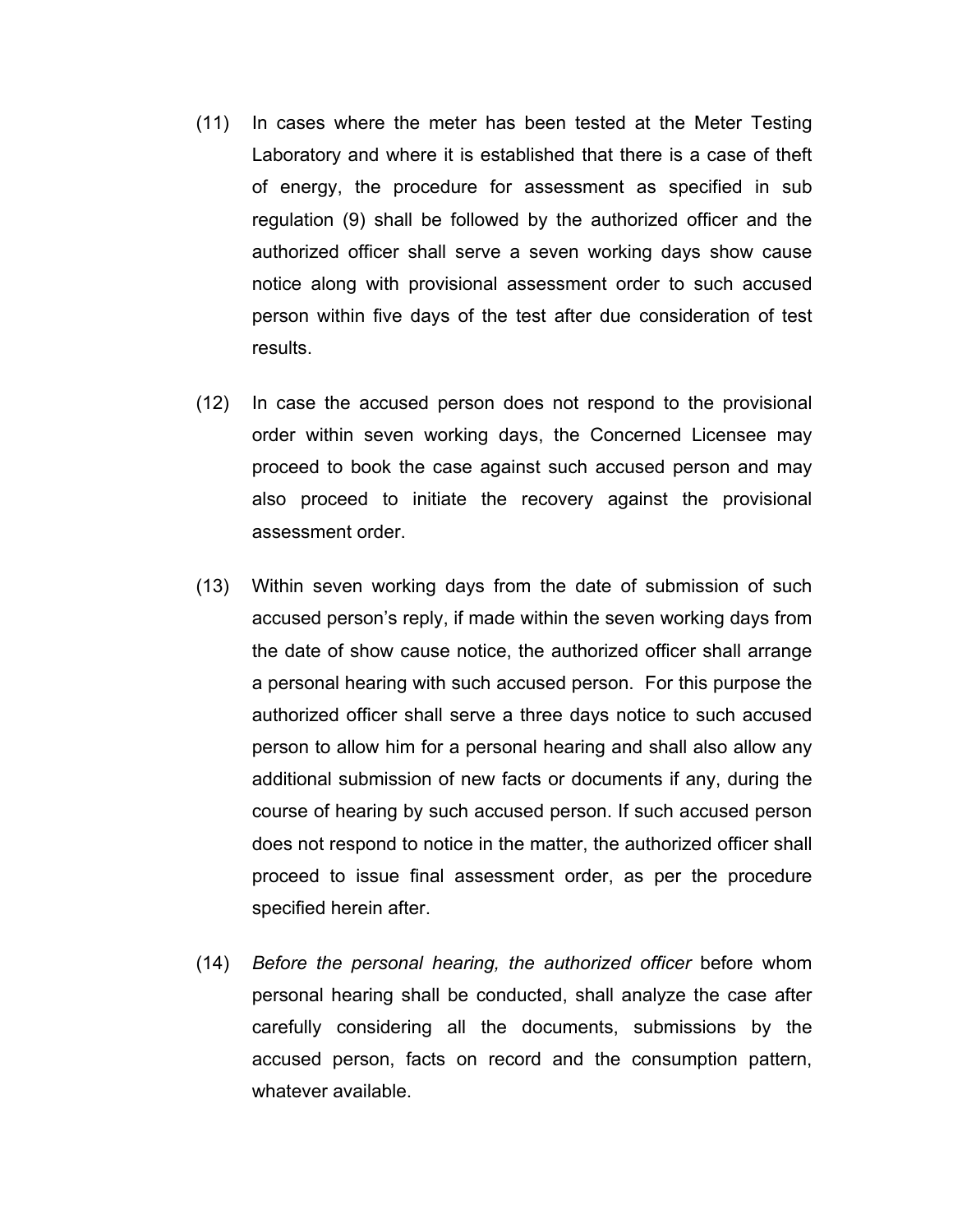- (15) The *authorized officer* shall also compute the quantum of energy consumption for the past twelve months. In case of suspected theft, if consumption pattern for last one year is reasonably uniform and is commensurate with the assessed consumption, no further proceedings shall be taken and the decision shall be communicated to the accused person under proper receipt within three working days.
- (16) During the personal hearing the *authorized officer* shall duly take into consideration the facts submitted by the accused person and pass, within seven working days, a final assessment order as to whether the case of suspected theft is established or not. Final assessment order shall contain a brief of inspection report, submissions made by accused person in his written reply as well as during his personal hearing and reasons for acceptance or rejection of the same and the assessment charges as per sub-regulation (9).
- (17) In case of the decision that the case of suspected theft is not established, no further proceedings shall be taken.
- (18) Where it is established that there is a case of theft of energy, the authorized officer shall assess the quantum of energy consumption for the past twelve months as per the assessment formula given in Annexure and prepare final assessment order for the charges for such consumption at two times of the tariff applicable (i.e applicable tariff for the purpose for which the pilfered energy was used) and serve on the accused person under proper receipt. The authorized officer may reduce the period for such billing if it is established by the facts or documents submitted in the representation of the accused person or any such other evidence observed by the authorized officer. The authorized officer shall record reasons for reduction in period of billing, in the final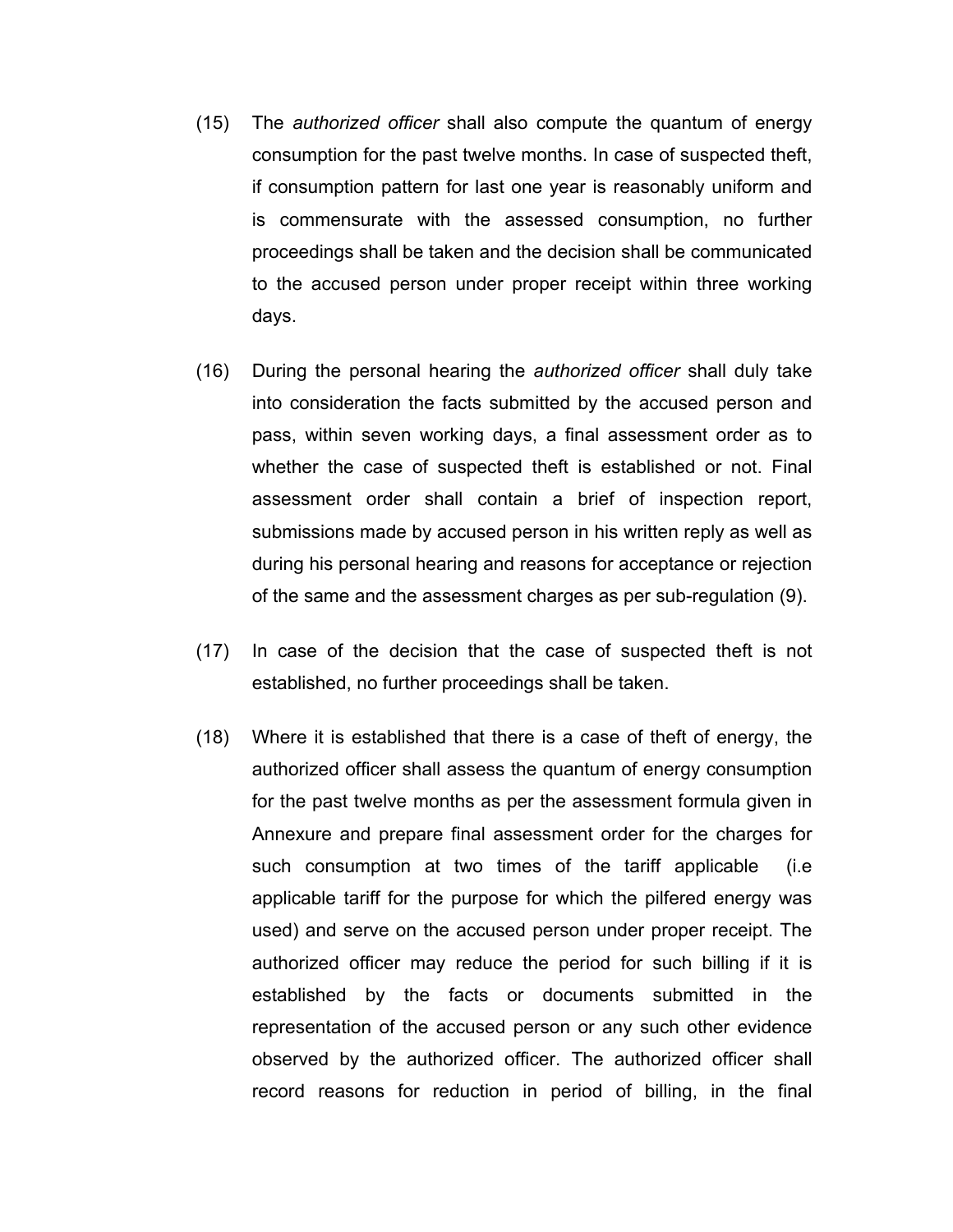assessment order. Charges, if any, paid by the accused person during the period for which the assessment is done shall be duly credited, if warranted, to avoid duplication of billing for such period.

- (19) The accused person shall be required to make the payment within seven working days of receipt of final assessment order.
- (20) The authorized officer may, taking into consideration the financial position and other conditions of the accused person, extend the last date of payment or approve the payment to be made in instalments on a written request made by the accused person and an undertaking is given by him to abide by the schedule of payment along with surcharge due, as per rules. The amount, the extended last date and or time schedule of payment in instalments should be clearly stated in the speaking order. A copy of the speaking order shall be handed over to the accused person under proper receipt on the same day.
- (21) In case of default in payment of the assessed amount, including default in payment of any of the scheduled instalment permitted by the authorized officer and agreed by the accused person, the Concerned Licensee shall, after giving a fifteen days' notice in writing, disconnect the supply of electricity, remove meter and service line and also electrical plant for giving supply to this connection. However if the accused person makes payment with in notice period, surcharge applicable to that category shall also be payable as prescribed in this code.
- (22) In case where the theft of electricity in the premises which does not have regular electricity connection, has been detected, the Concerned Licensee shall forthwith disconnect the supply to such premises. In such premises supply shall be restored only after the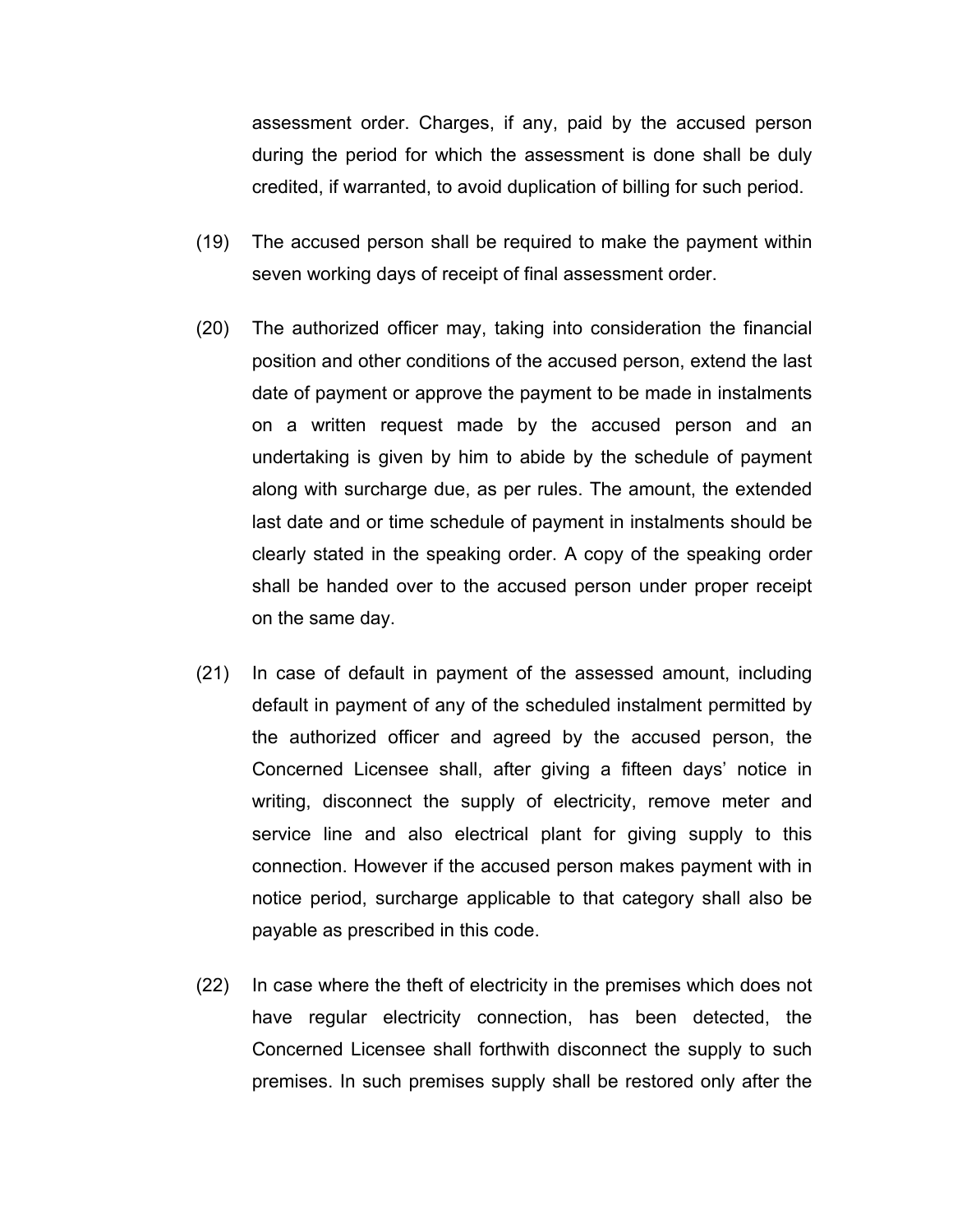accused person has cleared the dues to be paid on account of charges assessed for theft of electricity in full and has availed a regular new connection after completing the required formalities.

- (23) If the accused person does not make payment, the Concerned Licensee may proceed to recover its dues against such order and take such further action as is permitted under the Act.
- (24) *If no person is available to whom the provisional or final assessment order can be served with reasonable diligence or if any person refuses to accept or avoids to receive such order, it shall be affixed at the inspected premises in the presence of two witnesses and in such case an endorsement to the effect shall be made in the copy of such order. An assessment order so affixed shall be deemed to have been duly served to the person or occupier of the premises.*
- (25) In all the above cases, the Concerned Licensee **shall** also file a complaint under section 151 of the Act against the accused person suspected to have committed the theft of electricity on the basis of the materials collected by the authorized officer who has conducted inspection.

#### *Explanation: For the purpose of this regulation and regulation 26-B:*

*(i) "accused person" shall mean and include the owner or occupier of the premises or his authorized agent or representative or any other person who is in occupation or possession or in charge of the premises at the relevant time of occurrence of theft of electricity or unauthorized use of electricity in such premises or any other person who has been benefited by the theft of electricity or unauthorised use of electricity.*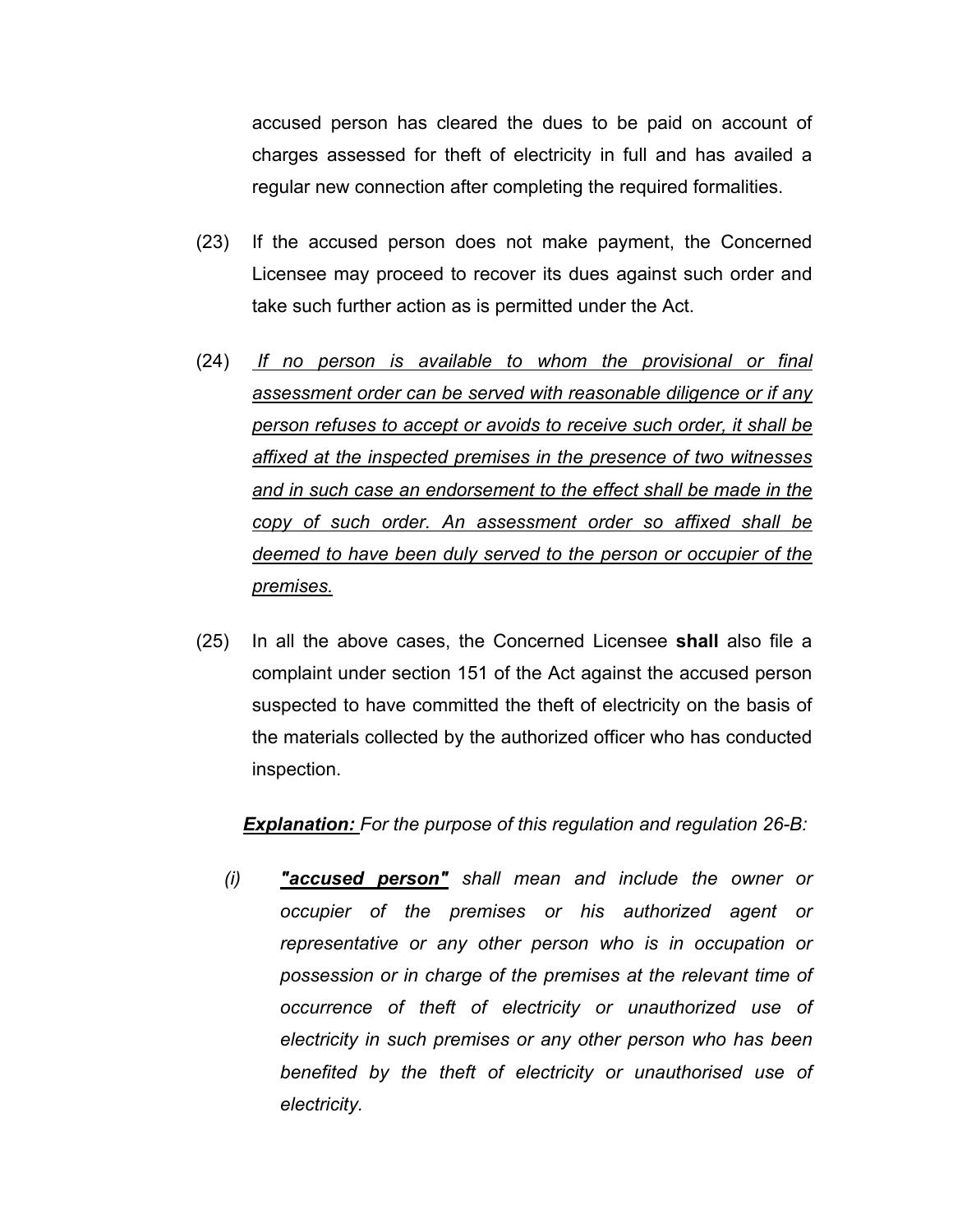- (ii) *"authorised officer", shall in case if he is not an officer of the concerned licensee, mean and include an officer of the concerned licensee designated or appointed as an authorised officer by the concerned licensee for the purpose of assessment of consumption of energy under sub regulation (9).*
- *(iii) "concerned licensee" means and include the licensee or his franchisee or his authorized agent or representative who alleges the occurrence of theft of electricity.*

# *26 B* **Procedure for disconnection of supply of electricity, removing the meter, electric line, electric plant and other apparatus in case of unauthorized use of electricity.**

- (1) An assessing officer mentioned under section 126 of the Act, may either *suo moto* or on receipt of reliable information regarding unauthorized use of electricity in any premises conduct inspection of such premises.
- (2) The assessing officer shall prepare a report giving details such as connected load, condition of seals, working of meter and record any irregularity noticed/ unauthorized use found.
- (3) The report referred to in sub-regulation (3) shall clearly indicate whether conclusive evidence substantiating the fact that unauthorized use of electricity was found or not. The details of such evidence should be recorded in the report.
- (4) If the accused person does not deposit the assessed amount with the concerned licensee as stipulated under sub-section (4) of section 126 of the Act, the Concerned Licensee may proceed to recover such assessed amount and take such further action as is permitted under the Act.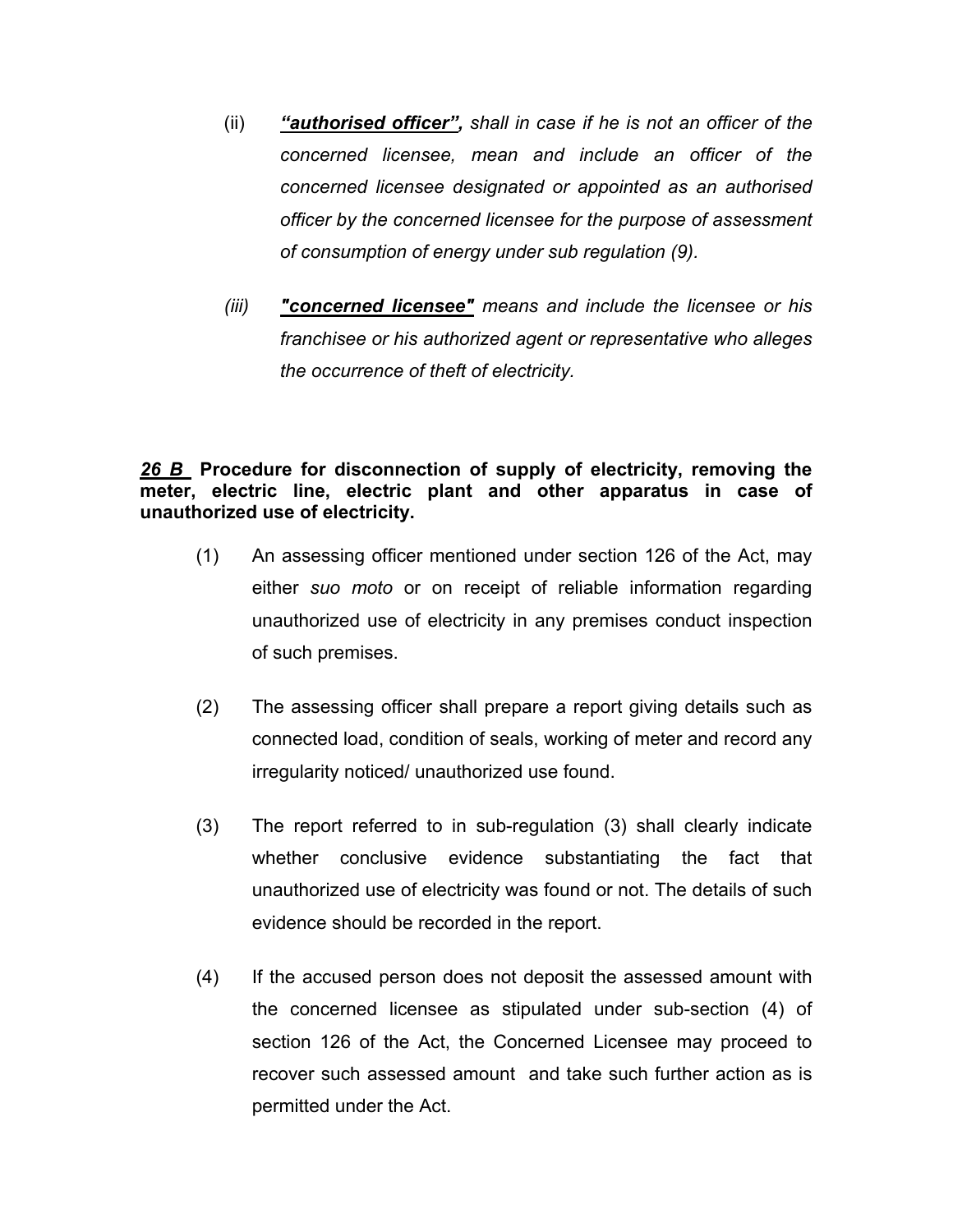- (5) The enforcement provisions of the Act and the procedures given in the supply code may be followed to recover the assessed amount from the accused person. In case of default in payment of the assessed amount, including default in payment of any of the instalment permitted by the Concerned Licensee and agreed by the accused person, the Concerned Licensee may, after giving a fifteen days' notice in writing disconnect the supply of electricity, remove meter and service line and also electrical plant for giving supply to this connection.
- (6) Charges, if any, paid by the accused person during the period for which the assessment is done shall be duly credited, if warranted, to avoid duplication of billing for such period.
- (7) The accused person shall remove the cause of unauthorized use immediately after its detection and give a written intimation to the Concerned Licensee. The Concerned Licensee shall get the claim of the accused person about the removal of the cause of unauthorized use of electricity, verified to his satisfaction. Failure of the accused person to remove the cause of unauthorized use shall result in levy of charges on account of unauthorized use of electricity till the cause of levy is removed and verified and recorded by the Concerned Licensee or the onus of allegation of unauthorized use of electricity is rebutted by the accused person and accepted by the Concerned Licensee.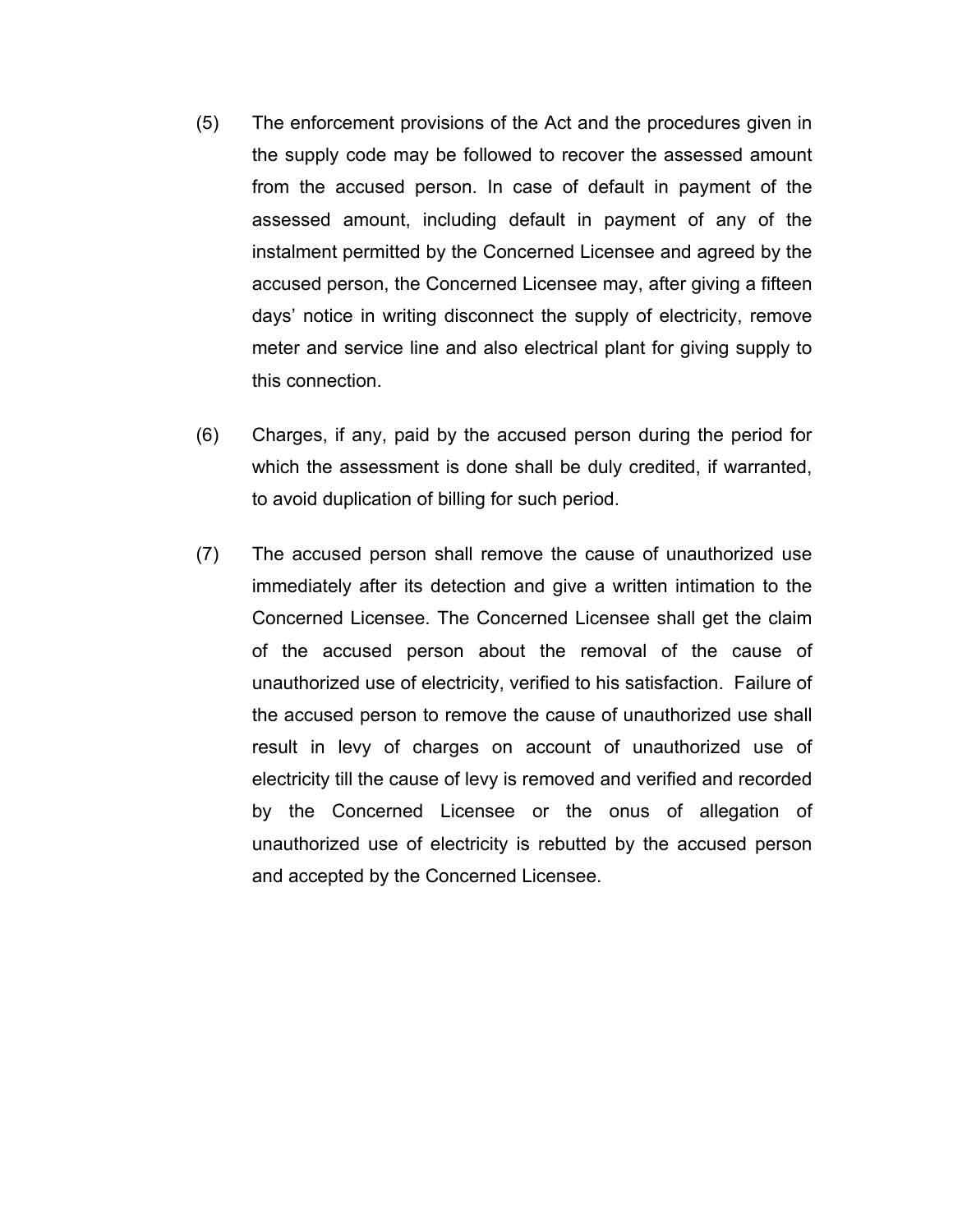# *26 C* **Measures to prevent diversion of electricity, theft or unauthorized use of electricity or tampering, distress or damage to electrical plant, electric lines or meter.**

- (1) The licensee shall arrange for routine testing and certification of different meters as stipulated in the regulations made by Authority under the Act on Installation and Operation of meters.
- (2) The licensee shall arrange to provide pilfer proof meter boxes and meters with anti tampering features as stipulated in the regulations made by Authority under the Act on Installation and Operation of Meters in all industrial new connections and at least in 10% existing industrial connections every year. This may be extended to other categories whose load / demand is more than 20 KW.
- (3) All new Industrial, HT and EHT metering systems shall be immune to external influences like magnetic induction, vibration, electrostatic discharge, switching Transients and Surge Voltages, harmonics etc. This may be extended to other categories whose existing load / demand is more than 20 KW.
- (4) The licensee shall arrange for regular / surprise inspection of premises by their officers to ensure prevention of theft or unauthorized use of electricity or tampering, distress or damage to electrical plant, electric lines or meter. At least 5% of total connections should be inspected annually and the provisions contained in sections 126 and 135 shall be effectively implemented.
- (5) Priority shall be given to detection of direct theft cases by the licensee, particularly in theft prone areas.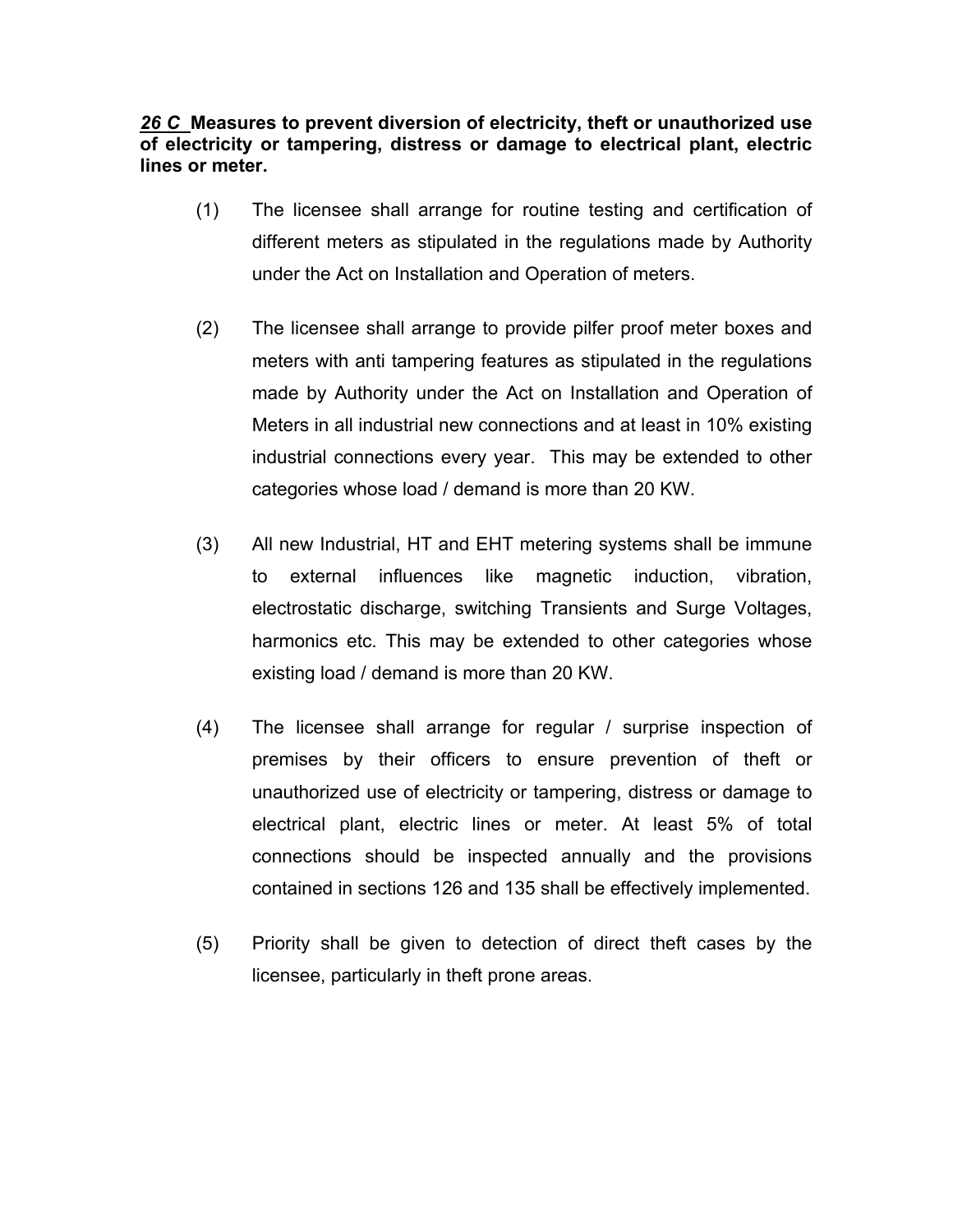- (6) The licensee shall evolve a system and put in place within three months for carrying out regular monthly monitoring of consumption of high value consumer, which shall include all the HT connections and LT connections having contract demand of 20 KW and above. Variations in the consumption shall be carefully analyzed. The licensee shall arrange prompt inspection of doubtful cases.
- (7) The licensee shall endeavour to install remote metering devices on all HT connections on priority, after analysing cost economics, for the purpose of monitoring of consumption and prevention of theft of electricity. The licensee shall further endeavour to install remote metering devises on high value LT connections.
- (8) The licensee shall arrange to give due publicity through the media, TV and newspaper to bring awareness about the level of commercial losses, its implication on the honest consumers and seek the cooperation of the consumer for prevention of theft or unauthorized use of electricity or tampering, distress or damage to electrical plant, electric lines or meter. The licensee shall also display boards containing the information about the above at its consumer service related offices.
- (9) The licensee shall arrange to display feeder wise losses, efforts made for prevention of diversion of electricity, theft or unauthorized use of electricity or tampering, distress or damage to electrical plant, electric lines or meter and results obtained during the year, on its website.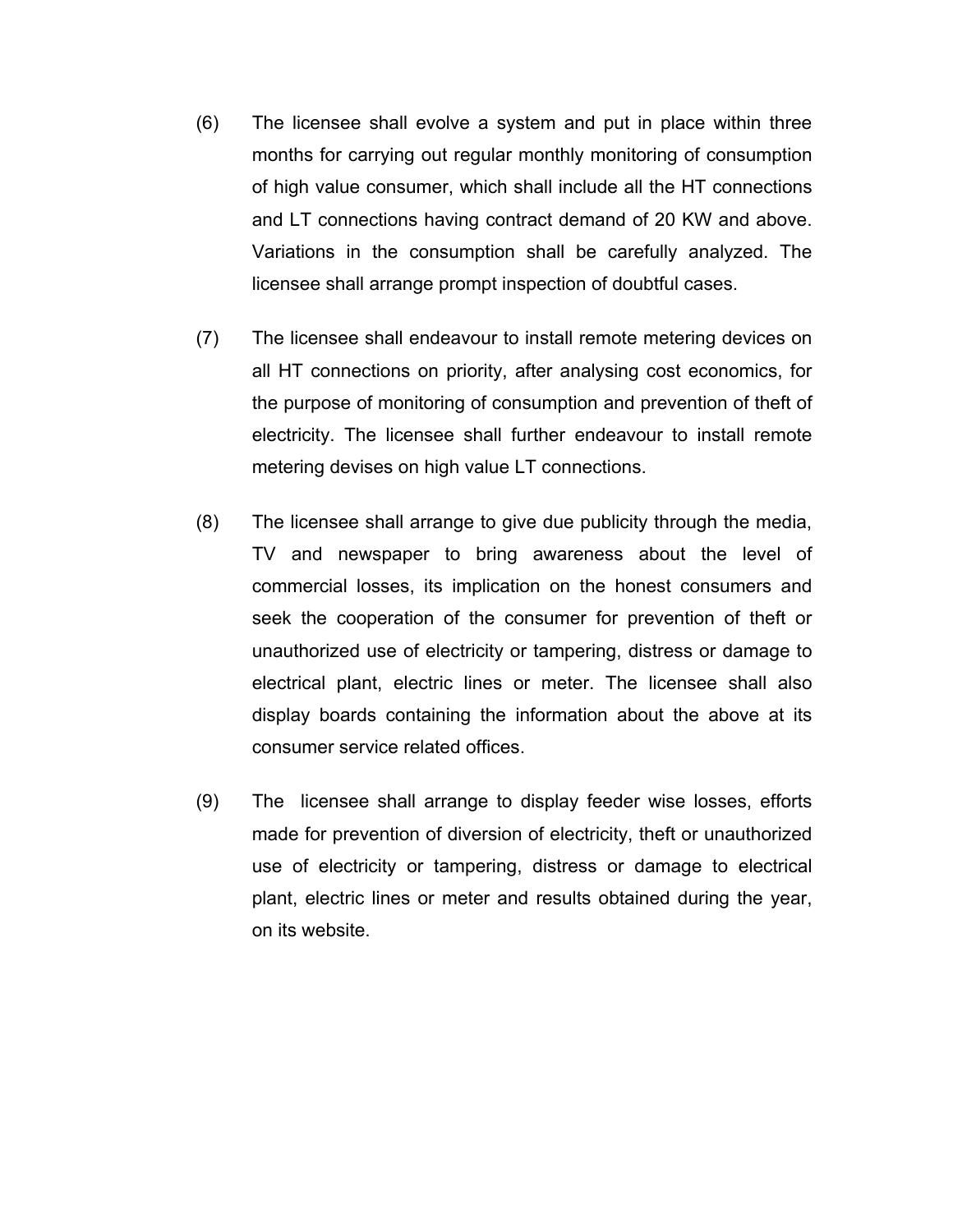- (10) The licensee shall arrange to provide requisite security force to the inspecting officers for their safety and expenses on such account shall be pass through in the Annual Revenue Requirement of the licensee. Such security squads shall be invariably accompanying the inspecting officers in order to ensure safety of the inspecting officer.
- (11) The licensee shall arrange to install meter on distribution transformers of the suspected area where the possibilities of theft of electricity exists and shall monitor the consumption of such meters with the consumption of individual consumer meters connected to the distribution transformer. The licensee shall carryout intensive inspection in areas, if the difference in consumption of the distribution transformers meter and individual consumer meters connected to the distribution transformer is abnormal.
- (12) The licensee may provide HV distribution system (LT less system) in theft prone areas using small capacity distribution transformer, wherever necessary, to prevent theft by direct hooking.
- (13) The licensee is authorized to relocate the meters of existing consumers to an appropriate location so that it is outside the premises but within the boundary wall and easily accessible for reading, inspection/ testing and other related works.
- (14) The licensee shall ensure that meter readers are rotated in such a manner that their area of meter reading is changed at least once in a year.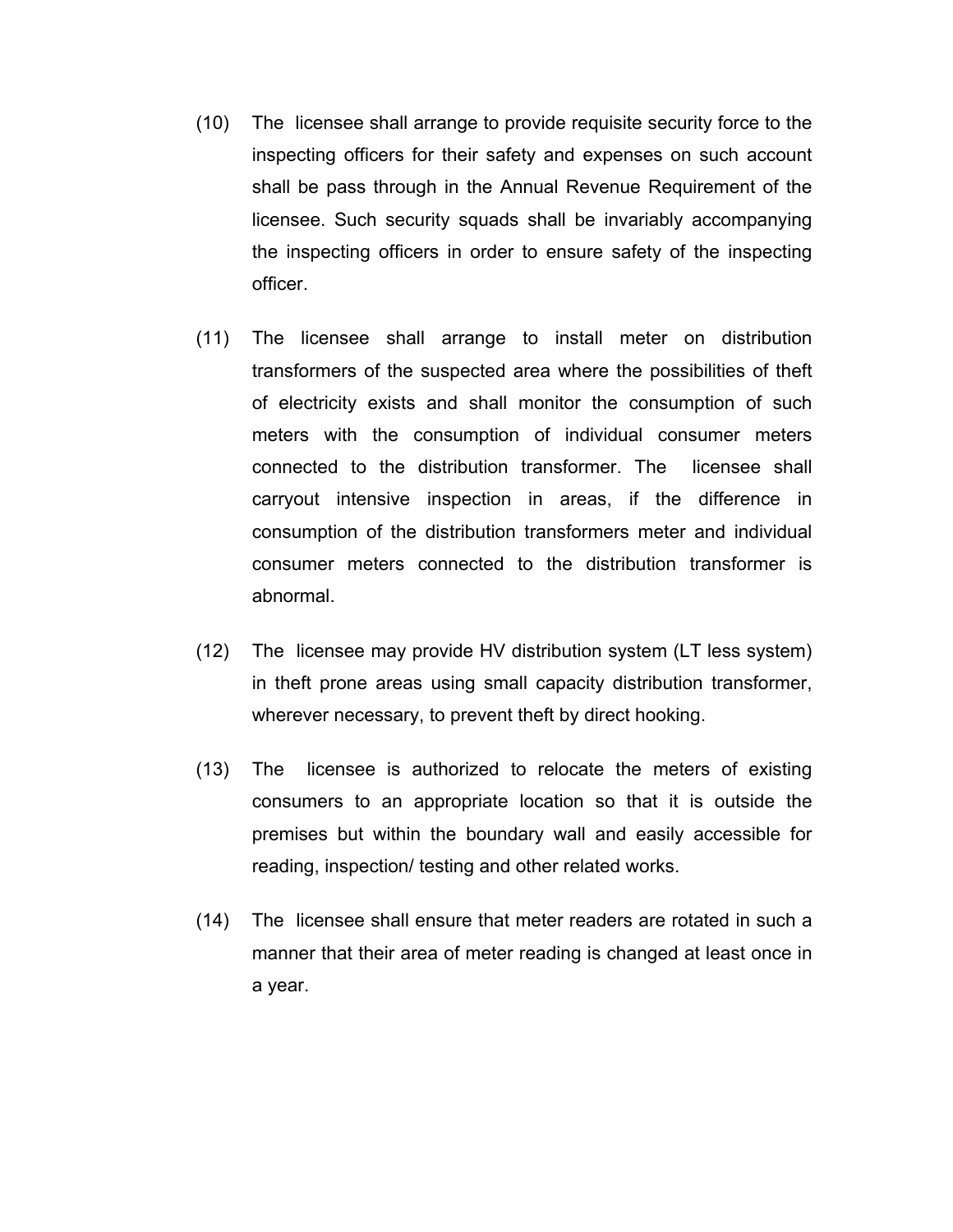### **Annexure**

## **Formula to assess the quantum of energy in case of theft of electricity**

The following factors are to be considered to arrive at a formula for the assessment of quantum of energy in case of theft of electricity.

- (i) Nature of Service
- (ii) Connected load / Contracted demand
- (iii) Load factor
- (iv) Nature of feeder (Rural / Urban / Industrial) and supply restrictions in the feeder
- (v) Per day usage hours for which assessment has to be made.

Assessment of energy in the case of theft/pilferage shall be done based on the following formula:

### **U = L x LF x H x D**

**Where** 

| U  | $\mathbf{r} = \mathbf{r}$ | Quantum of energy Assessed in Units                         |
|----|---------------------------|-------------------------------------------------------------|
| L. | $\mathbf{r} = \mathbf{r}$ | Load / demand in KW                                         |
| LF | $\mathbf{r} = \mathbf{r}$ | Load factor                                                 |
| H. | $\mathbf{r} = \mathbf{r}$ | Number of hours the load is considered to be used in a day. |
| D  | $\mathbf{r}$              | Duration of assessment in days                              |

The following table gives the Load Factor, and the Number of hours per day usage for different categories of usage of the pilfered Energy.

| <b>Usage Categories of pilfered</b><br>energy | <b>Load Factor</b>     | <b>Number of hours</b><br>per day |
|-----------------------------------------------|------------------------|-----------------------------------|
| Domestic (without Air conditioning<br>load)   | 30%                    | 12                                |
| Domestic (with Air conditioning<br>load)      | March to September 70% | 12                                |
|                                               | Other months 30%       | 12                                |
| Industrial including cottage                  | 80%                    | As per details in                 |
| industries, power looms etc                   |                        | Table - B below                   |
| Public lighting and water supply              | 100%                   | 8                                 |
| Agricultural                                  | 100%                   | 10                                |
| All other categories                          | 90%                    | 12                                |

#### **TABLE - A**